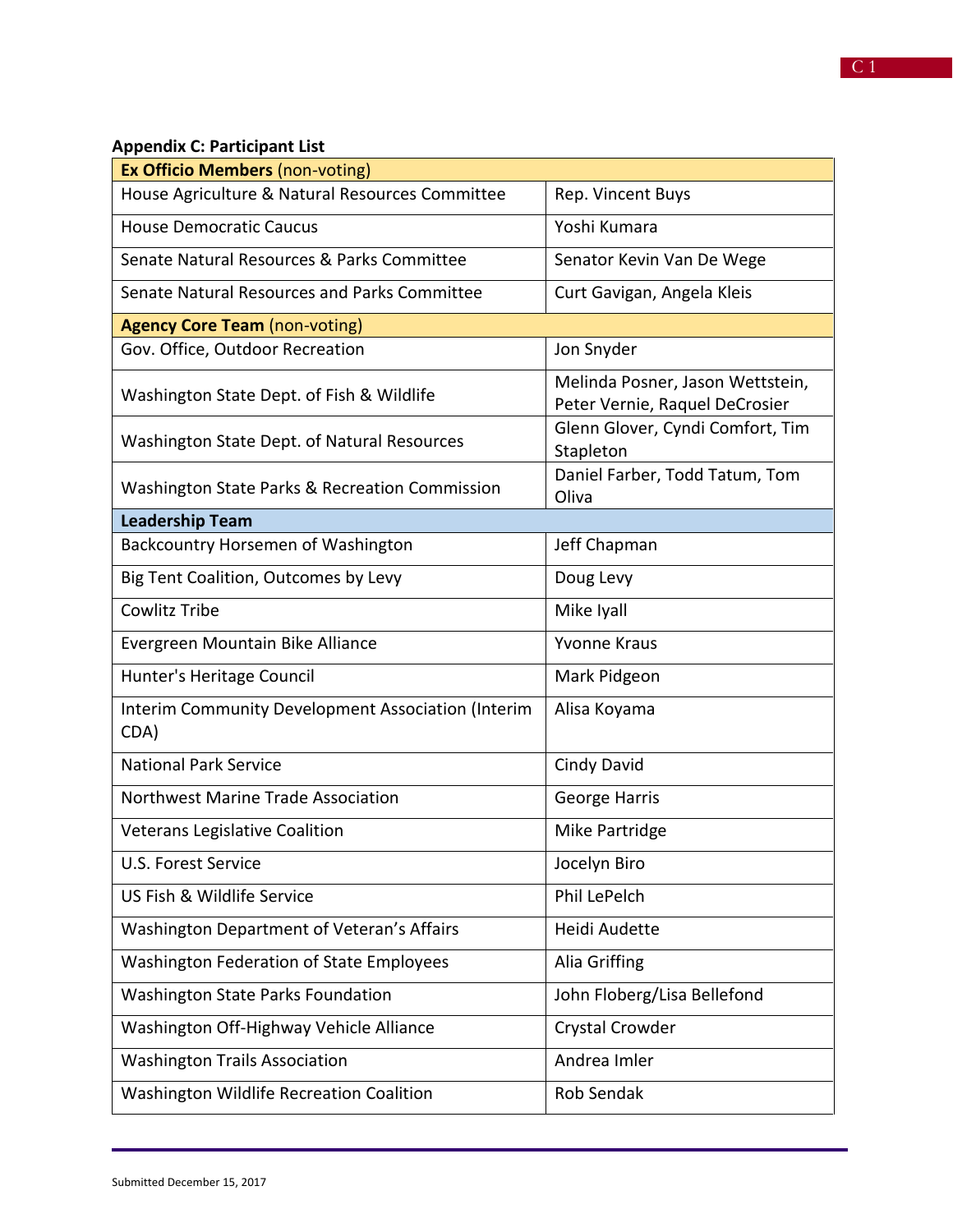| <b>Coordination Work Group (non-voting)</b>                                     |                                 |  |
|---------------------------------------------------------------------------------|---------------------------------|--|
| <b>Coastal Conservation Alliance</b>                                            | Scott Sigmon                    |  |
| Cowlitz Tribe                                                                   | Mike Iyall                      |  |
| Evergreen Mountain Bike Alliance                                                | <b>Yvonne Kraus</b>             |  |
| Gov. Office, Outdoor Recreation                                                 | Jon Snyder                      |  |
| Hunter's Heritage Council                                                       | Jim Goldsmith                   |  |
| <b>REI</b>                                                                      | <b>Mike Hauer</b>               |  |
| <b>State Parks</b>                                                              | Daniel Farber, Todd Tatum       |  |
| <b>US Forest Service</b>                                                        | Krystal Fleeger, Magenta Widner |  |
| Washington Dept. of Fish & Wildlife                                             | Melinda Posner, Peter Vernie    |  |
| Washington Dept. of Natural Resources                                           | Glenn Glover                    |  |
| Washington Off-Highway Vehicle Alliance                                         | Crystal Crowder                 |  |
| <b>Washington State Parks Foundation</b>                                        | Lisa Bellefond, John Floberg    |  |
| <b>Washington Trails Association</b>                                            | Andrea Imler                    |  |
| <b>Exemption Work Group (non-voting)</b>                                        |                                 |  |
| Interim Community Development Association (Interim<br>CDA)                      | Alisa Koyama                    |  |
| Economic Services Administration, Dept. of Social and<br><b>Health Services</b> | Erik Peterson, Shane Riddle     |  |
| Gov. Office, Outdoor Recreation                                                 | Jon Snyder                      |  |
| Veteran's Legislative Coalition                                                 | Mike Partridge                  |  |
| Salmon for Soldiers                                                             | <b>Randy Shelton</b>            |  |
| <b>State Parks</b>                                                              | Daniel Farber, Tom Oliva        |  |
| <b>US Forest Service</b>                                                        | <b>Bill Mitchell</b>            |  |
| Washington Dept. of Fish & Wildlife                                             | Melinda Posner, Dolores Noyes,  |  |
| Washington Dept. of Natural Resources                                           | Cyndi Comfort                   |  |
| Washington Dept. of Veteran's Affairs                                           | Heidi Audette                   |  |
| <b>Washington Federation of State Employees</b>                                 | Alia Griffing                   |  |
| <b>Survey Work Group (non-voting)</b>                                           |                                 |  |
| Dept. of Fish & Wildlife                                                        | Melinda Posner, Jason Wettstein |  |
| Dept. of Natural Resources                                                      | Glenn Glover, Cyndi Comfort     |  |